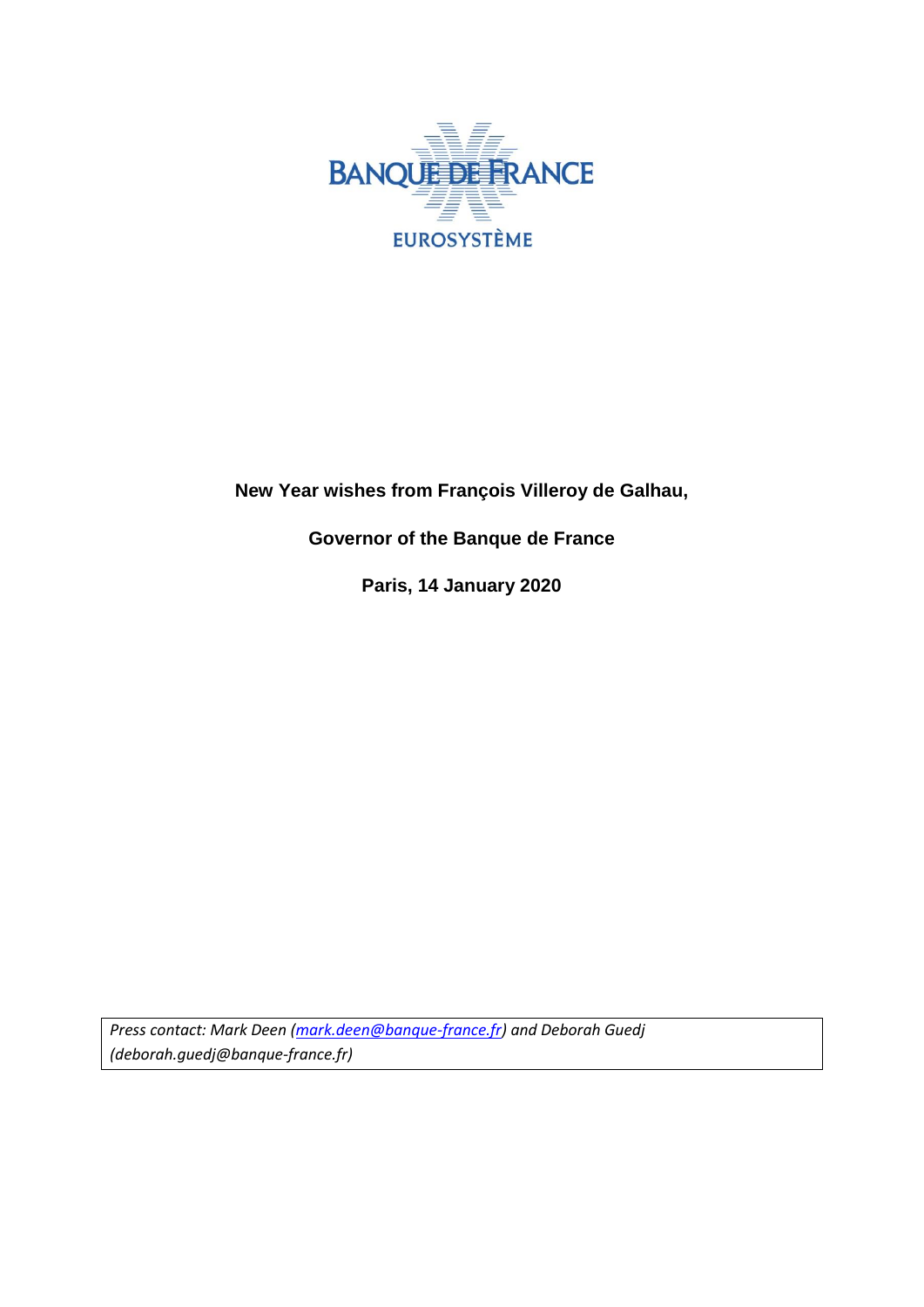I would like to welcome you for this for this happy tradition of extending my New Year wishes to the Paris financial centre. But there are not just financial players here, there are also elected representatives, the press, and many associations that work with us. I would like to start by extending to you, on behalf of the Banque de France and the ACPR, our warmest wishes for 2020, for you and all of your staff. And a special thought goes to all those who are struggling with transport difficulties, or those who have, sadly, been the victim of the unacceptable attacks on branches. Within this tradition, I would like to welcome some new developments: the arrival of Dominique Laboureix as Secretary General of ACPR, alongside Patrick Montagner, Bertrand Peyret, Frédéric Visnovsky, and Emmanuelle Assouan, who will now be in charge of financial stability issues. In a world as hectic as ours, it is risky to make professional wishes. However, I will hazard three wishes for the financial sector in our country: that 2020 will be a year of stabilisation, a year of adaptation and a year of inclusion.

#### **I. A year of stabilisation**

Last year, I had talked about the three challenges for growth: uncertainty, isolationism - particularly the United States - and impatience, which is hampering sustainable reform efforts. None of these has disappeared. But French growth is holding up at 1.3% in 2019 despite a slowdown at the end of the year, and we are expecting 1.1% in 2020. And we can practically rule out a US or European recession in 2020, which was often feared last year.

\*\*

These initial signs of **economic stabilisation**, highlighted in our latest December Eurosystem Staff projections, reflect a relative decline in trade uncertainties. If this stabilisation materialises, it should result in a **stabilisation of monetary policy**. This means two things: Seen from today's perspective, like the markets do, it is [therefore] reasonable to expect that over the coming months our policies and interest rates will remain stable. The year 2020 will be all the more conducive to conducting the strategic review of our monetary policy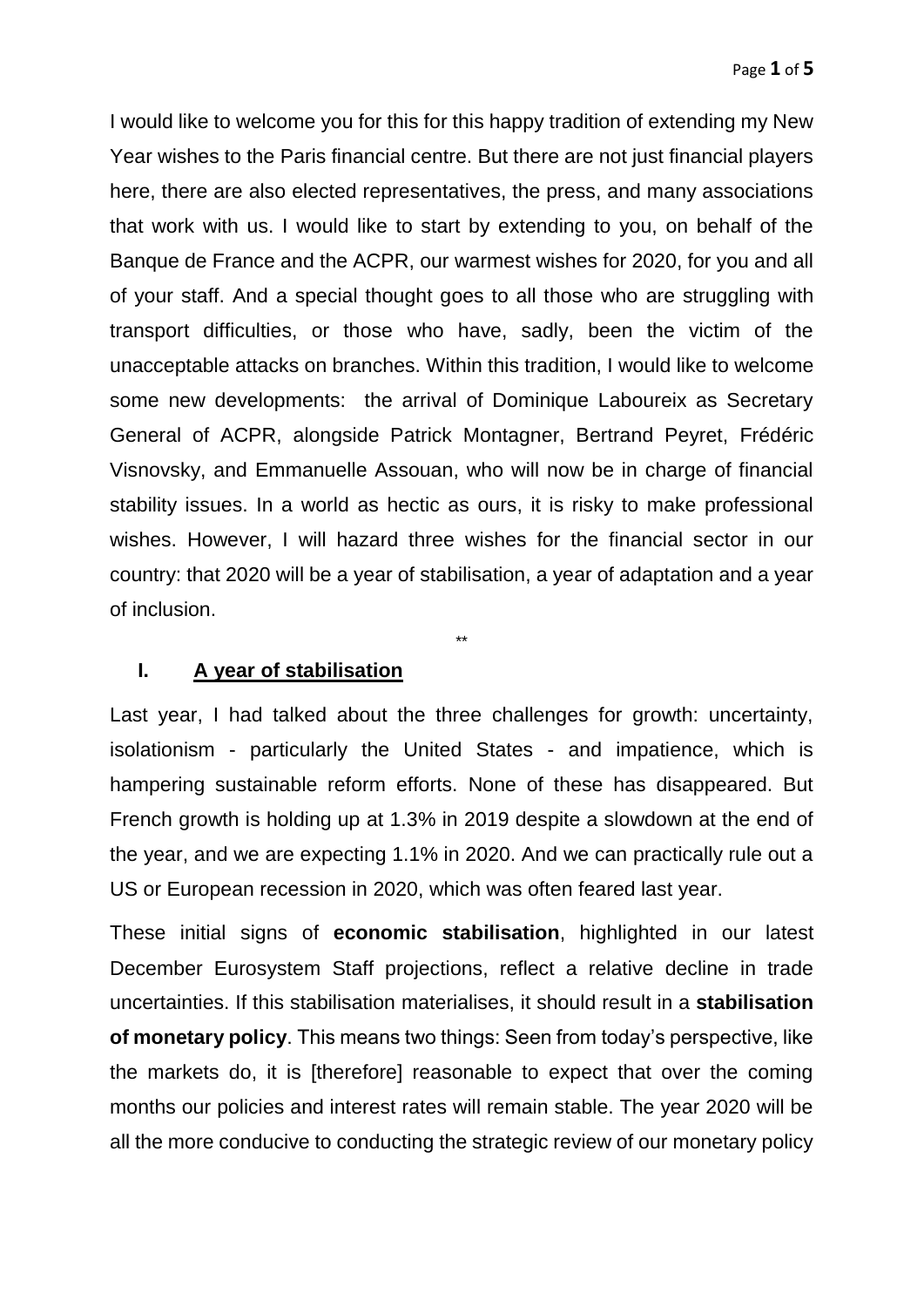under Christine Lagarde, focusing particularly on the key issue of our inflation target.

**Stabilisation of regulations too**, for banks and insurers. This is important for you, as it is for me, even though we do not always understand it in exactly the same way. We mustn't get carried away – there will not be a Basel IV –, or backtrack: we must transpose in Europe the Basel III international agreement concluded in December 2017.

I repeat, this agreement was and remains the best possible one for France and for Europe. I recall that the removal of internal models was a key element in the negotiations. We fought hard to gain the lasting recognition of these models while committing ourselves to further improving their comparability. The application of Basel III will not require a dedicated capital increase for any French bank. The implementation of this agreement will not have a negative impact on the financing of our economy. This concern traditionally voiced by the banking industry has always proved unfounded: on the contrary, credit growth in France remains very robust at 7% per year.

But we are fully aware, as is Bercy, of the negotiations that remain to be conducted. And France will fight for a transposition that is both fair and reasonable. **Fair** because there would be no question of transposing it in Europe if the United States did not apply the agreement. **Reasonable** in terms of managing capital requirements under Basel III. Firstly, I believe it is necessary to apply the output floor at the consolidated level of the banking groups. The Basel requirements will also have to be intelligently integrated with the capital buffers that are already applied in Europe under Pillar 2

2020 will also be the year of the Solvency II review. We had expressed our reservations about the document circulated for consultation by EIOPA. I am delighted that the discussions with several of our key partners are taking forward our main concerns: the review must not lead to an increase in capital requirements for the European insurance sector; the calculation of the risk margin must be less penalising; the convergence of national practices must be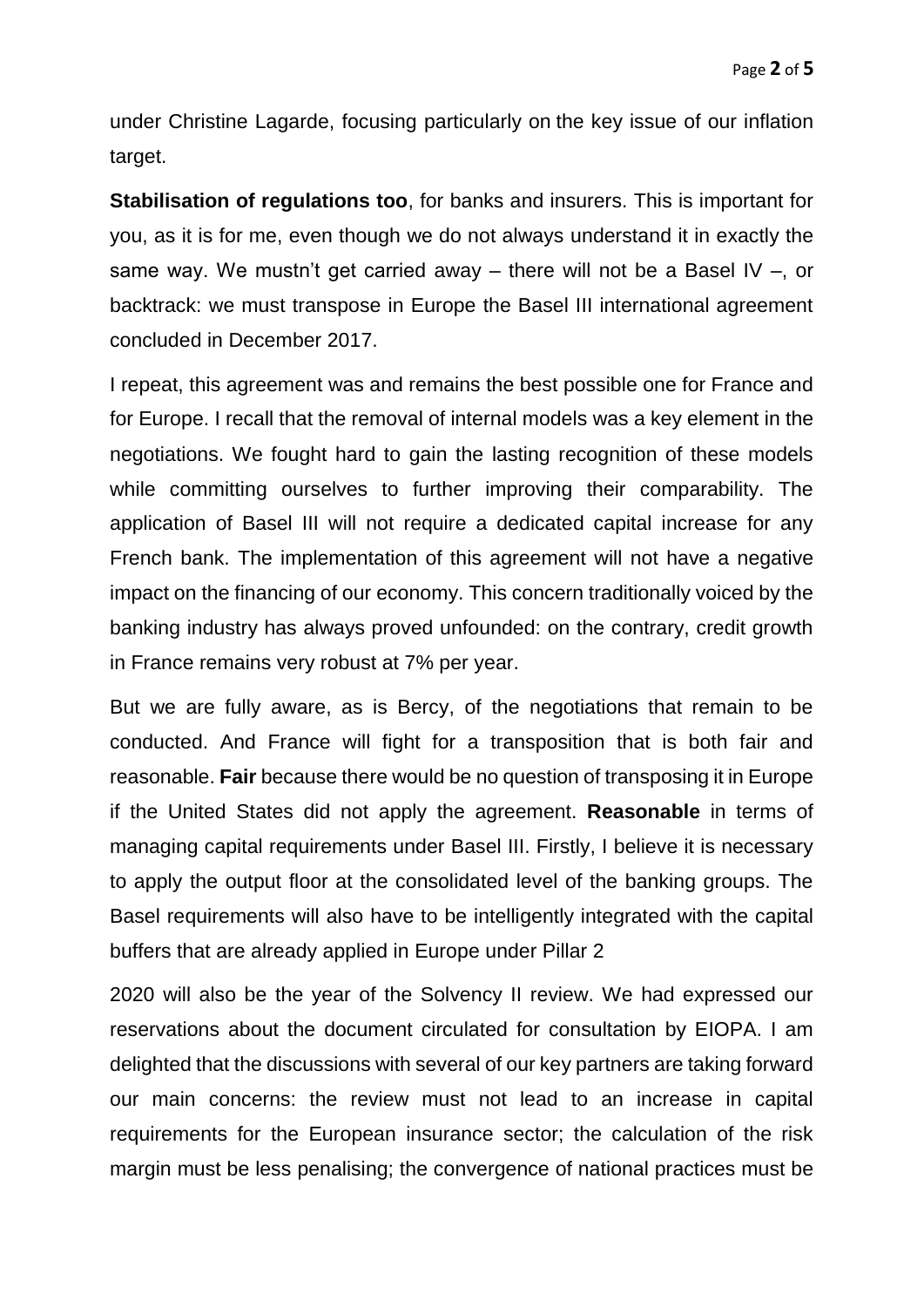enhanced. We are also continuing discussions on how to improve the financing of our firms - reducing the equity shock is one of the levers - and investments, particularly for the ecological transition.

### **II. A year of adaptation**

I will now turn to the subject that concerns you most. Low interest rates, let alone negative ones, are not an end in themselves. I had the opportunity, in a speech last Thursday at the University of Paris-Dauphine, to discuss in detail the causes of low rates and their effects. They are undoubtedly positive for the French economy as a whole: more than two percentage points of additional growth over four years, thus contributing significantly to the one million net jobs created in France since 2016. However, just as accommodative monetary policy benefits **economic** players - households, companies and governments alike - its persistence weighs on the profitability of **financial** players, requiring them to make efforts to adapt. I would like to praise the quality and soundness **of our financial institutions,** which are among the best in Europe and have made considerable strides in recent years. The first part of this adaptation naturally falls to you, through your digitalisation and operational efficiency strategies. But part of it is up to us.

For **banks**, the tiering mechanism adopted last September reduces the cost of negative interest rates by nearly EUR 4 billion for European banks, of which around EUR 800 million for French institutions. These figures are significant enough to be worth quoting, feel free to do so as well. As regards **insurers**, two points should be stressed. First, the return on non-unit linked life insurance products needs to further decline. Second, the measures taken at the end of last year regarding the profit-sharing reserve. This reserve, which belongs and will continue to belong to policyholders, can henceforth be taken into account in the calculation of insurers' solvency ratio. I supported the adoption of this measure because it brings French practices into line with that of the other countries concerned, in particular Germany. However, it will never be able to compensate for insufficient solvency.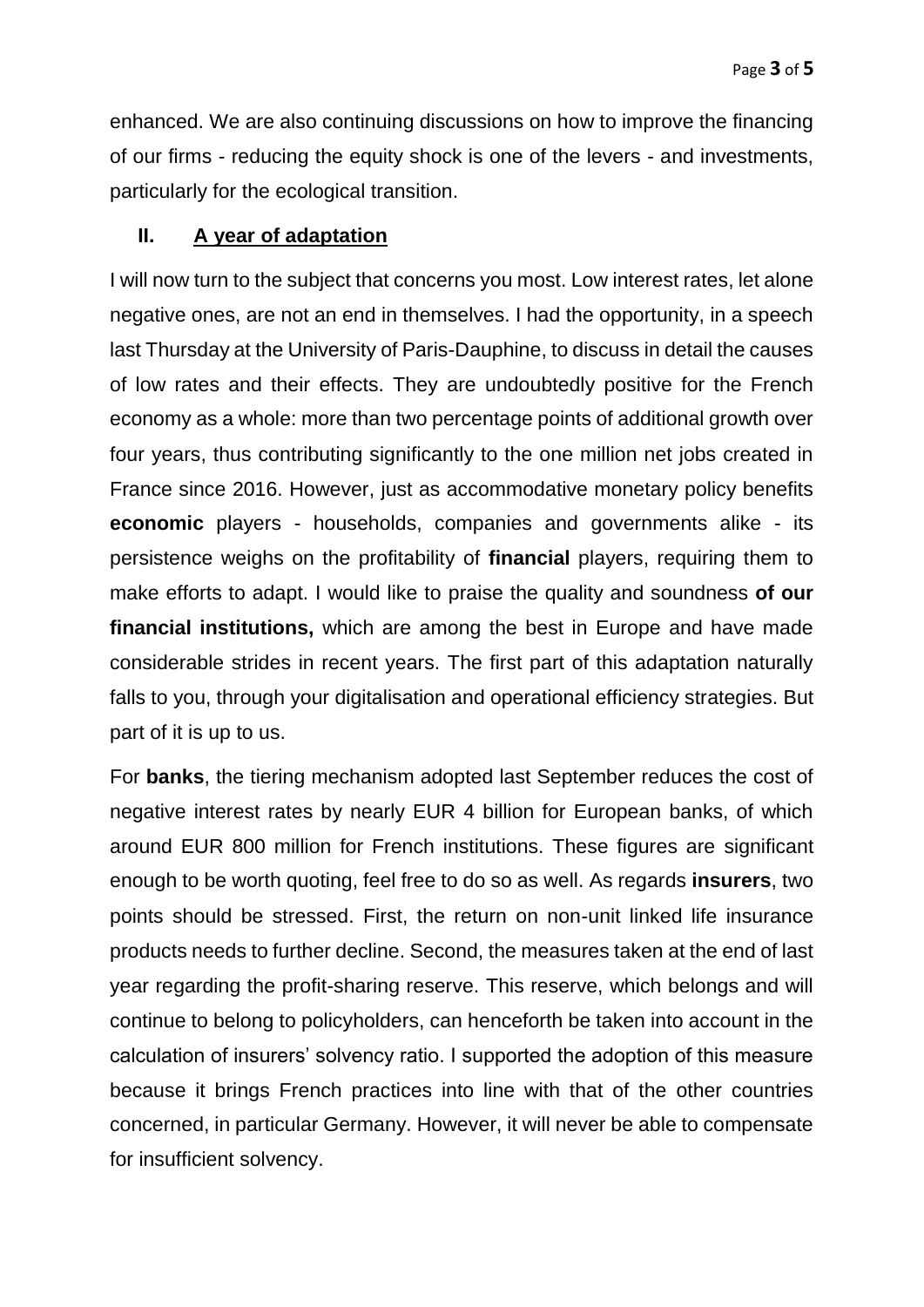Adapting to the low interest rate environment also requires increased vigilance with regard to **the quality and pricing of loans**. This is the role of the Haut Conseil de Stabilité Financière (HCSF – High Council for Financial Stability), chaired by Bruno Le Maire; last December we issued a recommendation on the maturity of mortgage loans and associated debt burden. It applies to all new loans issued since January. This means, in short, no more excesses, and a rapid change in behaviour. Otherwise, we might see a capital surcharge for noncompliant loans, although that is not part of my wishes. I also call on banks to better monitor their **pricing** practices: margins must be sufficient to cover the costs and risks associated with housing loans. These points will be particularly closely monitored by the ACPR in 2020, and they are - I stress - of common interest to both you and us - in terms of financial stability.

Lastly, to meet the challenge of profitability, French banks and insurers must be able to - at last! – operate in a genuine single financial market conducive to **cross-border consolidation**. And yet, the Banking Union is still half-finished: progress on resolution - second pillar - is at least as important as that on the deposit guarantee scheme - third pillar. Moreover, in the run-up to the arduous discussions on the future relationship with the United Kingdom, Europe must more than ever before - assert its financial sovereignty. This requires the **Capital Markets Union**. I would like to express my support for the priorities put forward in the "Next CMU" report and for the High-Level Forum (HLF) launched by the new Commission. If 2020 proves to be not only the year of Brexit, but also the year of a Savings and Sustainable Investment Union, Europe will have turned the problem into an opportunity.

## **III. A year of inclusion**

We can look forward to two real advances in inclusion in 2019: a fifth consecutive year of **declining household over-indebtedness**, by almost 40% over this period, and the implementation of a **cap on bank charges** at EUR 25 per month for more than three million vulnerable customers. Within this population, the specific offer – capping charges at EUR 20 per month and EUR